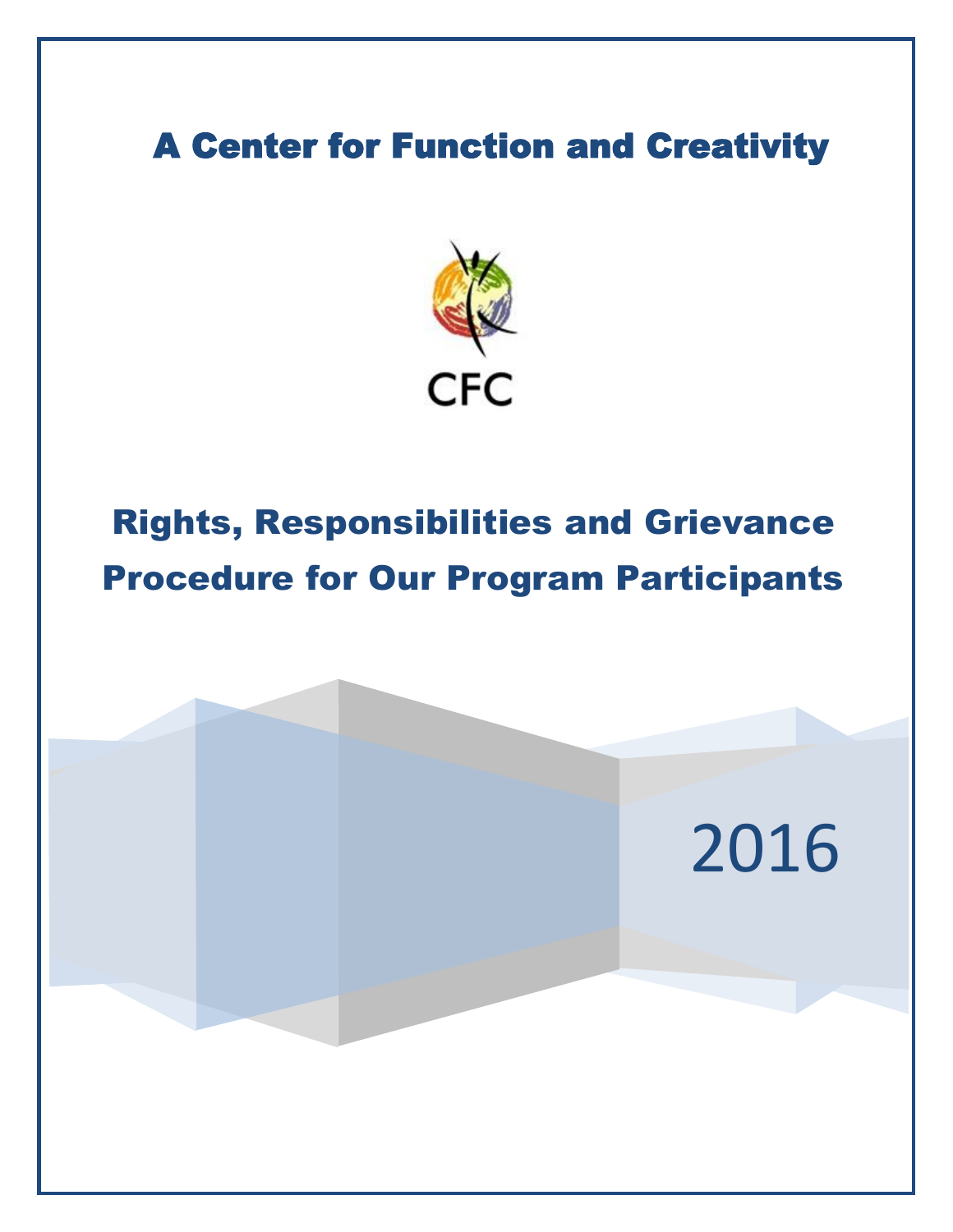# Statement of Client Rights and Responsibilities

*As a participant receiving services through A Center for Function and Creativity, you have certain rights and responsibilities. The following information has been compiled for your convenience to assist you in exercising your rights and understanding your responsibilities.* 

#### YOUR RIGHTS

- *1. You have the right to be fully informed of services available to you.*
- *2. You have the right to choose providers and agencies for other services utilizing the freedom of choice process.*
- *3. You have the right to confidentiality. There will be no release of medical, psychological, and therapeutic information to persons not involved with your care, except as described in the CFC Notice of Privacy Practices.*
- *4. You have the right to be free from discrimination on the basis of race, age, religion, color, national origin, ancestry, sex, sexual preference, physical or mental handicap or medical condition.*
- *5. You have the right to be free from emotional or psychological abuse, physical abuse, sexual abuse, neglect or exploitation of your personal property.*
- *6. You have the right to be treated with consideration, respect, and full recognition of your dignity and individuality, including privacy in treatment and care for personal needs.*
- *7. You have the right to refuse services at any time; however, failure to utilize services may result in the closure of your case.*
- *8. You have the right to appeal any decision made regarding eligibility, service delivery, and termination of services.*
- *9. You have the right to voice grievances without fear of reprisal. The grievance procedure is outlined below.*
- *10. You have all other legal rights guaranteed to all other individuals under the United States Constitution, the New Mexico State Constitution, and federal and state laws unless expressly modified by court order or specifically granted to a legal guardian.*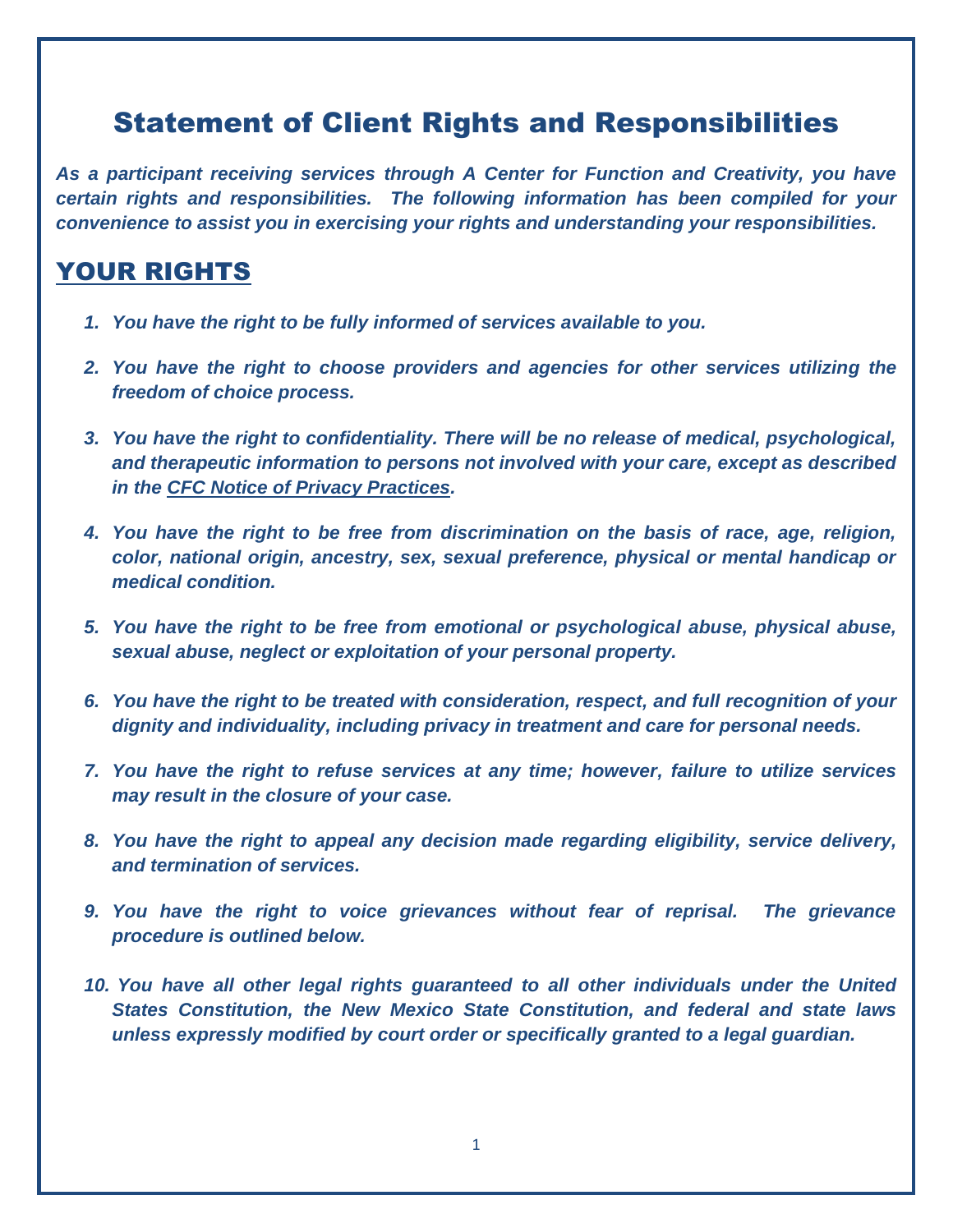#### YOUR RESPONSIBILITIES

- *1. You are responsible to show consideration, courtesy, and respect to all peers and persons involved with your care and to facilitate the same consideration from family/friends.*
- *2. You are responsible to report any suspected abuse, neglect or mistreatment to your providers.*
- *3. You are responsible to not cause intentional damage to CFC property or property in the care of CFC. If you cause substantial damage to CFC property you may be required to*  replace or repair what you have damaged. This is at the discretion of CFC Management *and communication with your IDT.*
- *4. You are responsible for your belongings. If you bring in personal property, regardless of the monetary value, and there is no plan to secure your items, CFC is not responsible should the item get lost, stolen, damaged or misplaced. If there is something that is required or you wish to bring on a regular basis, it is recommended that a sign in/sign out process be put in place prior to the arrival of the item at CFC.*
- *5. You are responsible to respect other participants, staff, and stakeholder's belongings.*
- *6. You are responsible to cooperate with members of your Interdisciplinary Team and ISP.*
- *7. You are responsible to ensure completion of necessary information for continuation of services.*
- *8. You are responsible to refrain from engaging in illegal activity which may jeopardize you or those providing your care.*
- *9. You are responsible for maintaining your personal hygiene and dress appropriate for positive interactions in the community. Not maintaining your physical appearance, sexually explicit attire, dirty clothing, or clothes that are inappropriate for job search activities are not permitted.*
- *10.You must not use or possess drugs, alcohol, or weapons while at CFC.*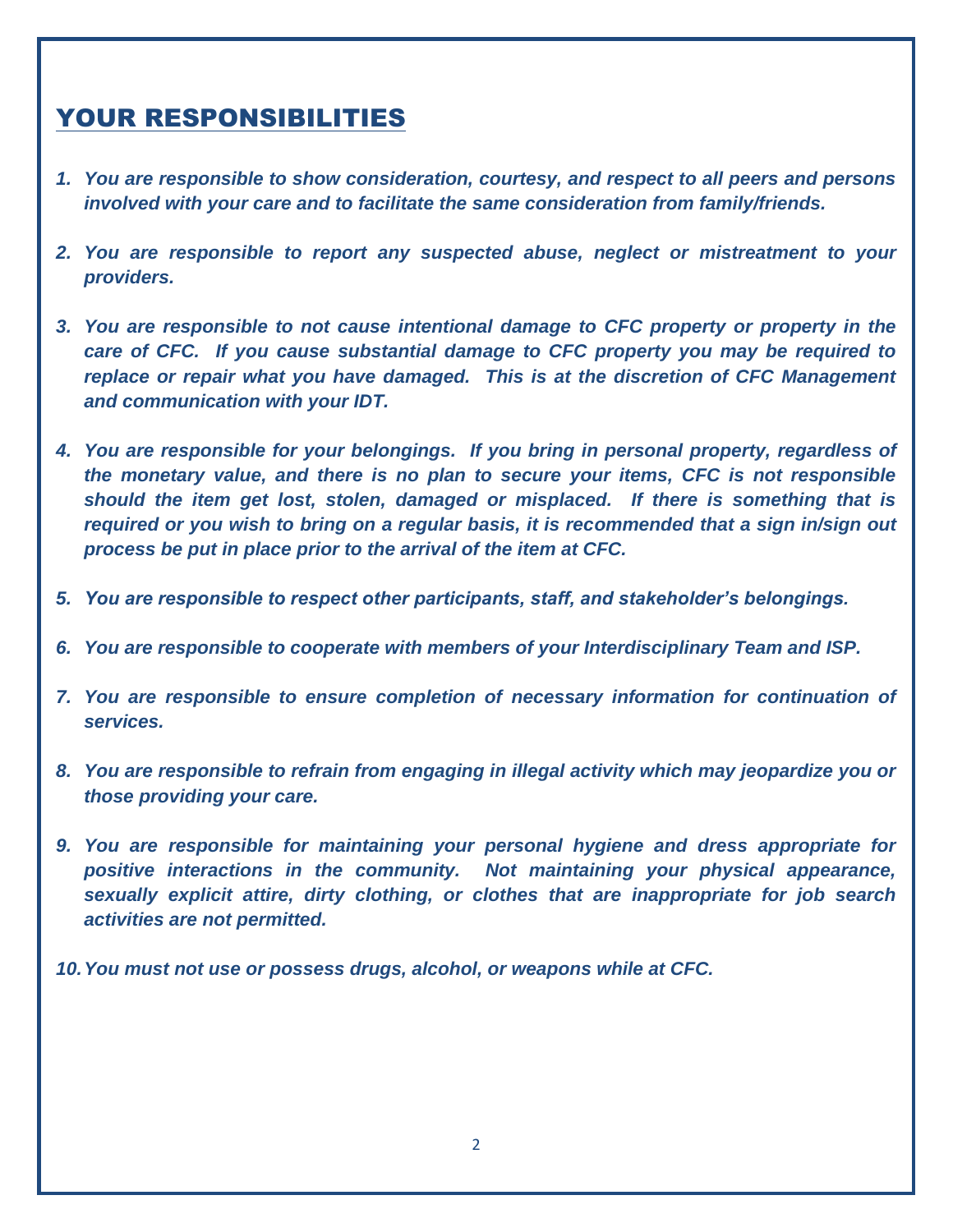#### YOUR RESPONSIBILITIES (continued

*11.You will alert staff when you are not feeling well and need to go home:*

- *a. In addition, should you have a fever, vomit, have diarrhea, rash, or show in some other way you may be contagious, CFC must follow the advice of our nurse which may result in us calling for an early pick up. The instructions may also include a request for a doctor's note or a time frame to ensure you are able to stay home, rest and not infect others.*
- *b. If you have a condition that is not contagious which may contribute to the above mentioned symptoms in which you feel it is not necessary to go home during these times, this information needs to be clearly communicated with your service coordinator so that the issue may be appropriately documented in the form of a health care plan.*
- *12.You are responsible to notify your CFC service coordinator or other designated staff regarding any of the following:*
	- *a. Periods of time away from the program including but not limited to medical issues, vacations, etc.*
	- *b. Changes in scheduled hours of services*
	- *c. Change in address, phone number, or living arrangements*
	- *d. Changes in services needed*
	- *e. Changes in physicians, therapists, or any entity which may affect the way CFC cares for you.*

**Failure to comply with these responsibilities may result in a loss of service. If it is deemed by CFC management that your failure to comply puts CFC or its other participants at risk, CFC may refer you to other services through the freedom of choice and exercise discharging your case utilizing developmental disabilities (DD) waiver guidelines.** 

**This is a statement of client rights and responsibilities. This is part of the CFC intake packet and should be gone over verbally or using the individual's primary mode of communication. If pictures, sign language, or other aids (such as someone who knows the person best) can help communicate, the service coordinator or intake coordinator will work together with the team member to ensure this need is met.**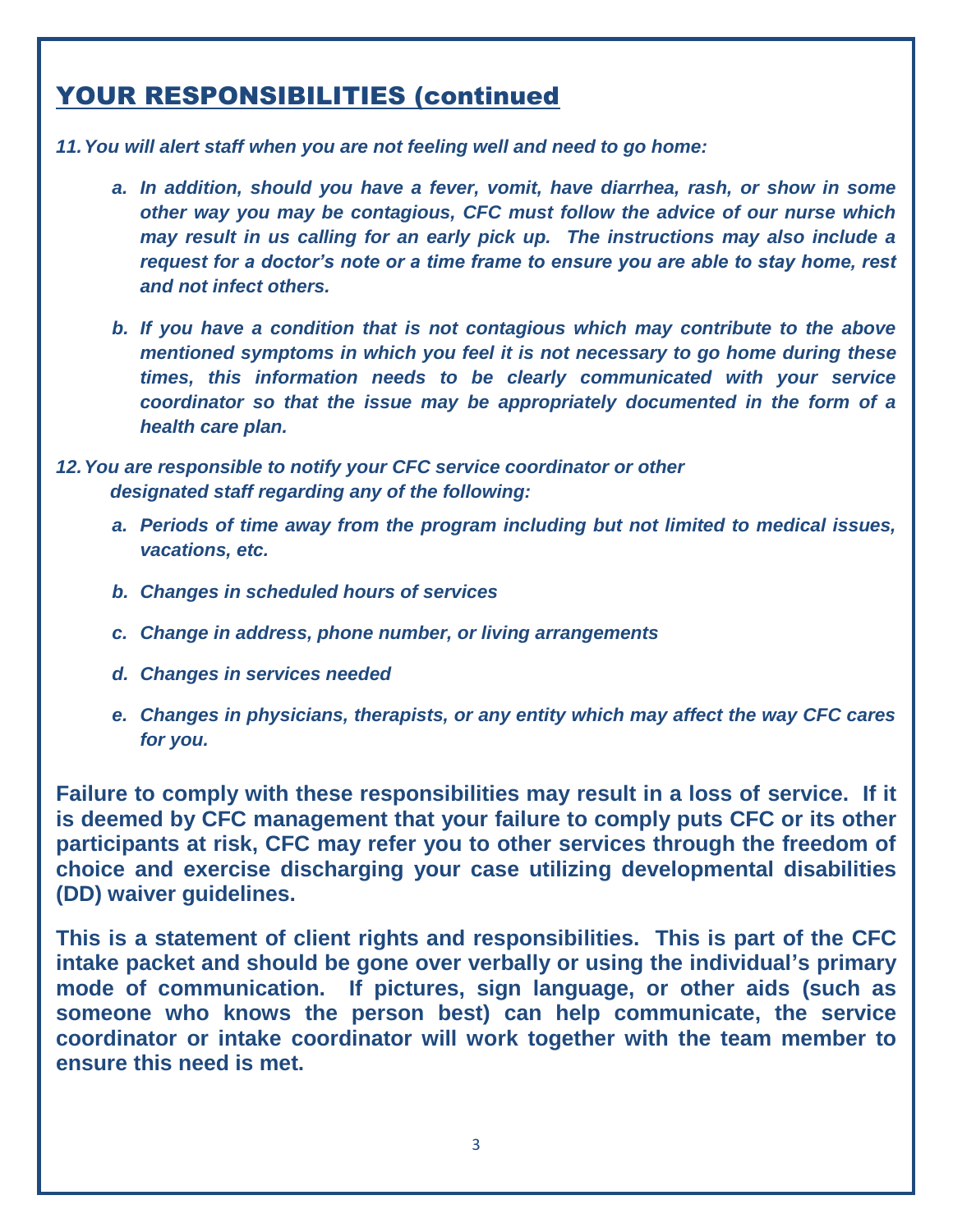#### CLIENT GRIEVANCE CONTACTS

THE DESIGNATED CFC CLIENT RIGHTS OFFICER IS KAREN EDELEN. THE CFC CLIENT RIGHTS OFFICER CAN BE REACHED FROM 9 AM-5 PM, MONDAY THROUGH FRIDAY AT CFC ADMINISTRATIVE OFFICES AT 5200 EUBANK BLVD. NE, SUITE B-4, ALBUQUERQUE, NM 87111 AND/OR AT:

| <b>TELEPHONE:</b> | (505) 200-2074             |
|-------------------|----------------------------|
| <b>FAX:</b>       | (505) 200-2484             |
| EMAIL:            | <b>KAREN.E@MYCFCNM.COM</b> |

CLIENTS, FAMILIES AND LEGAL GUARDIANS MAY ALSO BRING CONCERNS OR COMPLAINTS DIRECTLY TO THE ATTENTION OF CFC CHIEF EXECUTIVE OFFICER ANITA POHL-SCHISSEL. THE CFC CHIEF EXECUTIVE OFFICER CAN BE REACHED AT ANY TIME BY EMAIL AT [ANITA.POHL@MYCFCNM.COM](mailto:Anita.Pohl@mycfcnm.com)

ANY COMPLAINT INVOLVING ABUSE, NEGLECT, A DANGEROUS CONDITION, OR A RISK TO THE CLIENT'S HEALTH OR SAFETY, MAY BE MADE TO THE NEW MEXICO DEPARTMENT OF HEALTH, DEVELOPMENTAL DISABILITIES DIVISION WITHOUT INITIATING A COMPLAINT WITH THE SERVICE PROVIDER. ALL OTHER COMPLAINTS BROUGHT BY A CLIENT OR A LEGAL GUARDIAN MUST BE INITIATED IN ACCORDANCE WITH THE FOLLOWING CFC CLIENT GRIEVANCE PROCEDURE**.**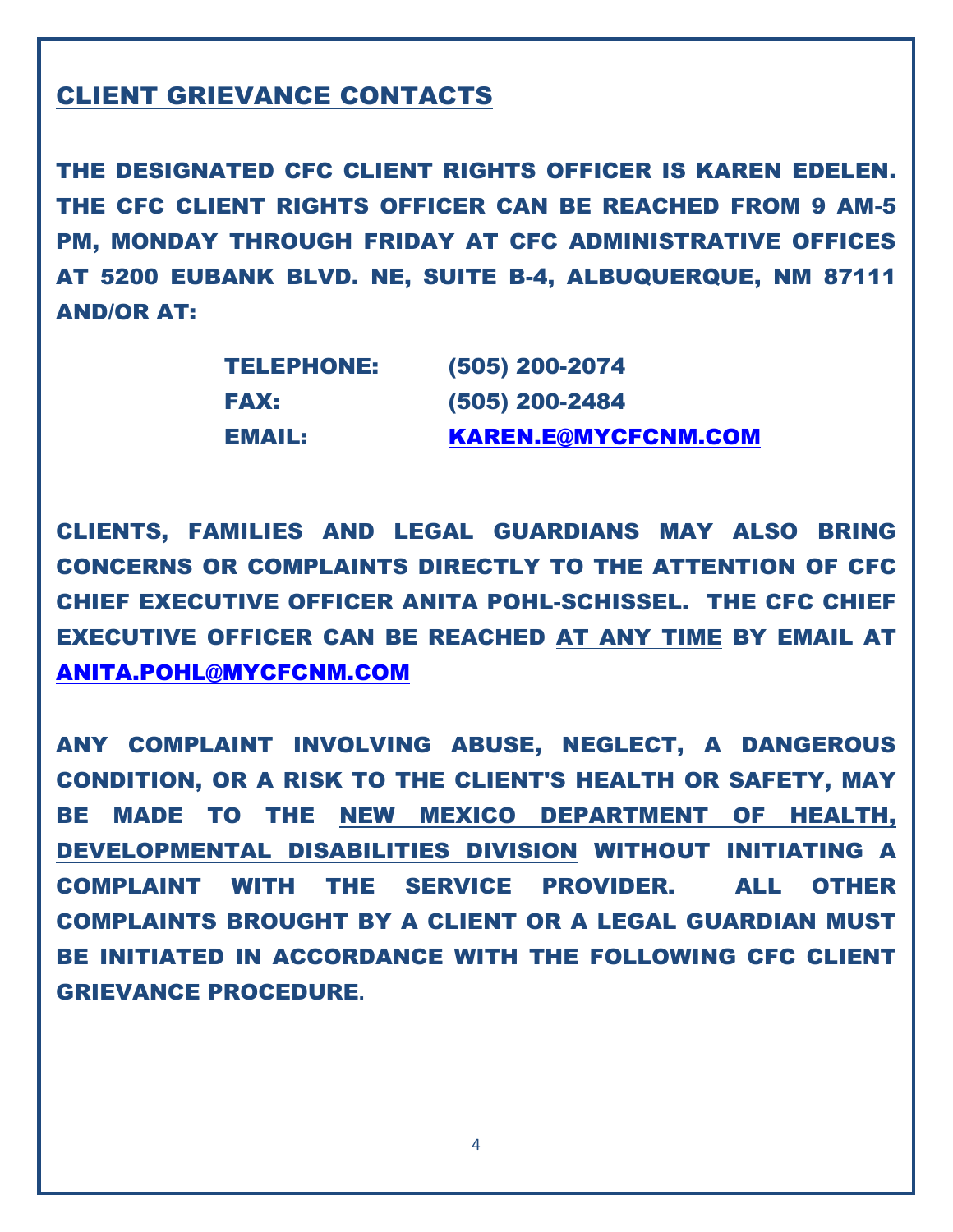# CFC CLIENT GRIEVANCE PROCEDURE

- 1. A client or legal guardian must initiate a complaint with the CFC Client Rights Officer within 180 days of the event or occurrence that is the subject of the complaint. If the complaint concerns the CFC Client Rights Officer, it should be submitted directly to the CFC Chief Executive Officer.
- 2. A complaint may be made to CFC orally or in writing.
- 3. The CFC Client Rights Officer (or designee of the Chief Executive Officer) shall meet with the complainant within 5 business days of the complaint being made to discuss the complaint.
	- a. If the complainant is not the client, the client shall be notified of the meeting and allowed to attend.
	- b. The complainant and the client may have representative(s) of his or her choice present at the meeting.
- 4. The CFC Client Rights Officer (or designee of the CFC Chief Executive Officer) shall gather facts; speak with all relevant parties involved; and maintain a written log of all contacts made concerning the complaint.
- 5. If the complaint is not satisfactorily resolved by the CFC Client Rights Officer (or designee of the CFC Chief Executive Officer), the complainant and his/her representative, if any, shall meet with the CFC Executive Management Team within 5 business days after the initial meeting with the CFC Client Rights Officer (or designee of the CFC Chief Executive Officer).
- 6. In all cases, the complainant and his or representative, if any, will receive a written response from CFC within 15 days of the complaint.
- 7. If the complainant is not satisfied with the written response received from CFC, the complainant has a right to file his or her complaint with the New Mexico Department of Health, Developmental Disabilities Division ("the Division").